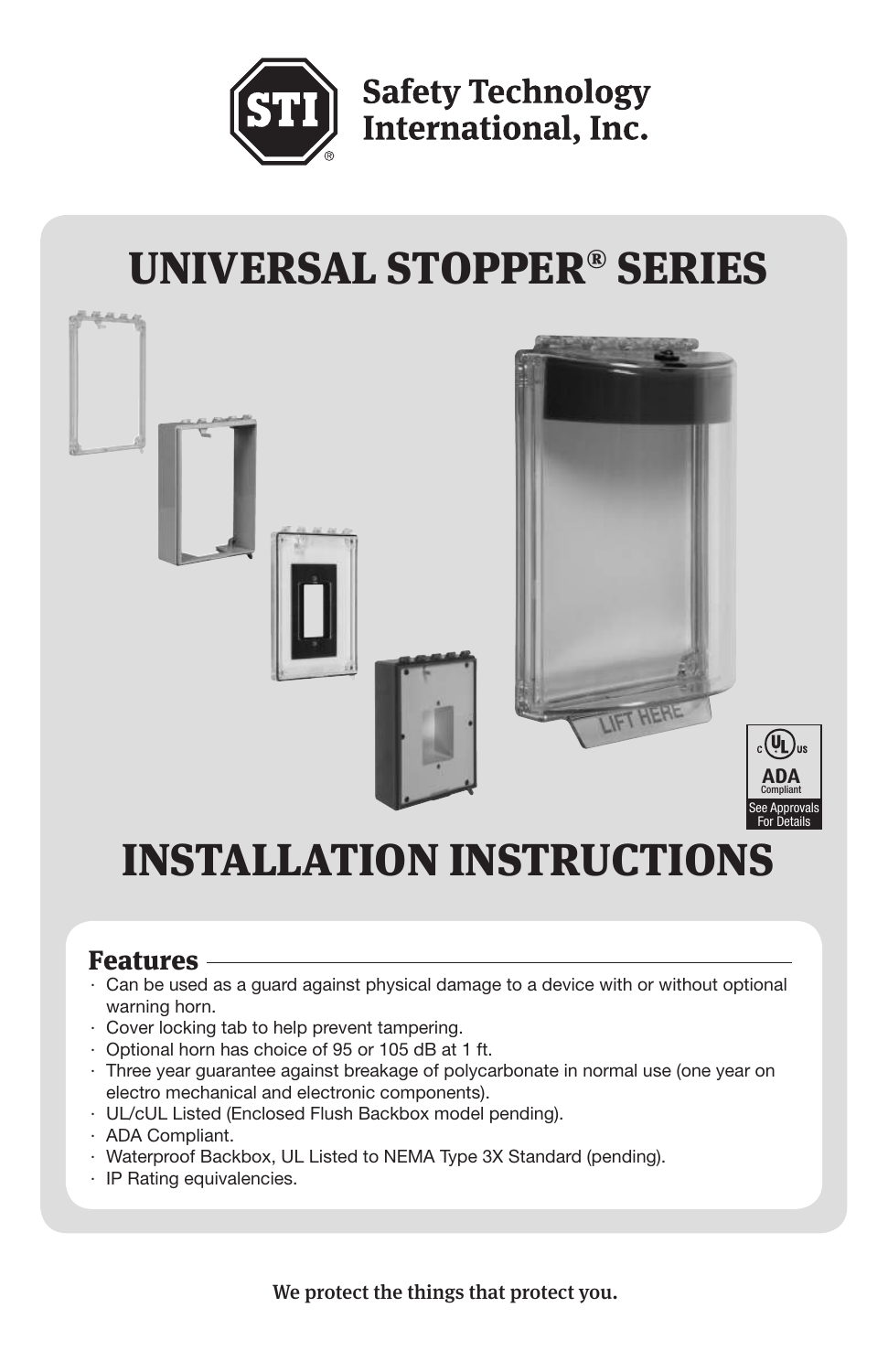# Parts Provided (per mounting option)

| <b>DESCRIPTION</b>                 | Part No. | Qty. | Flush | Surface | Enclosed Enclosed<br>Flush<br><b>Backbox</b> | Backbox |
|------------------------------------|----------|------|-------|---------|----------------------------------------------|---------|
| Cover Assembly                     |          |      | X     | X       | X                                            | X       |
| #6 x 1 1/4" Phil Pan Hd Screw      | 19039    | 4    | X     | X       | X                                            | X       |
| <b>Plastic Wall Anchor</b>         | 19018    | 4    | X     | X       | X                                            | X       |
| Cover Gasket                       | 01316    |      |       |         | X                                            | X       |
| Device Mounting Plate              | 01310    |      |       |         |                                              | X       |
| #6-32 x 1/2" Phil Flat Hd Screw    | 19099    | 6    |       |         |                                              | X       |
| #6 O-ring                          | 01317    | 4    |       |         |                                              | X       |
| 3/4" NPT Plug*                     | 01309    |      |       |         |                                              | X       |
| Solid Insert*                      | 01311    | 2    |       | X       |                                              |         |
| Conduit Insert*                    | 01312    | 2    |       | X       |                                              |         |
| 1/2" & 3/4" Conduit Weather Gasket | STI-6004 | 2    |       | X       |                                              |         |
| 3 Inch Gasket                      | 01318    | 2    |       | X       |                                              |         |
| #6-32 x 1/2" Phil Pan Hd Screw     | 19054    | 2    |       |         |                                              | X       |

\*Available in red, green, blue, yellow, white or black. Inserts also available in clear.

## Approvals

It has been tested and approved or listed by:

- · Underwriters Laboratories (Enclosed Flush Backbox model pending)
- · UL Certified to meet ADA Compliance
- · NEMA Type 3X Enclosed Flush Backbox and Backbox (pending)
- · IP56 flush, surface and backbox with open mounting plate; IP66 backbox with sealed mounting plate

### PATENTS:

United States No. 4,267,549, Canada No. 1,147,828

# **Specifications**

#### **Polycarbonate Enclosure**

- · Flammability cover and frames: UL 94 V-2, enclosed backbox: UL 94 5VA
- Cover wall thickness 0.12 inches
- · Only the BACKBOX mounting options meets NEMA Type 3X (pending)

### **Gaskets**

STI-1316 Cover Gasket - Neoprene 0.070 in. dia. (included on Enclosed Flush & Enclosed Backbox) STI-1318 3" Gasket - Neoprene 1/8" diameter

Mounting Gasket (embedded in housing at STI factory prior to shipping) - Two part polyurethane STI-1326 1/2" or 3/4" Conduit Weather Gasket - Closed Cell IV-2

| Horn |                               | 9V (Battery included) | <b>12V</b>        | <b>24V</b> |  |
|------|-------------------------------|-----------------------|-------------------|------------|--|
|      | $\cdot$ Low (95 dB @ 1 ft.)   | 40 <sub>m</sub> A     | 38 <sub>m</sub> A | 22mA       |  |
|      | $\cdot$ High (105 dB @ 1 ft.) | 105mA                 | 125mA             | 95mA       |  |
|      | · Min. Operating Reg.         | 2V @ 20mA             | 4V @ 20mA         | 4V @ 20mA  |  |

### **Dry Contact Relay**

· 30 VAC/VDC, 1A

#### **Temperature Range**

- · Electronics Operating Range: -40° to 120°F (-40° to 49°C) **Below -4°F (-20°C), a remote power source is recommended**
- · Polycarbonate Rated: -40° to 284°F (-40° to 140°C)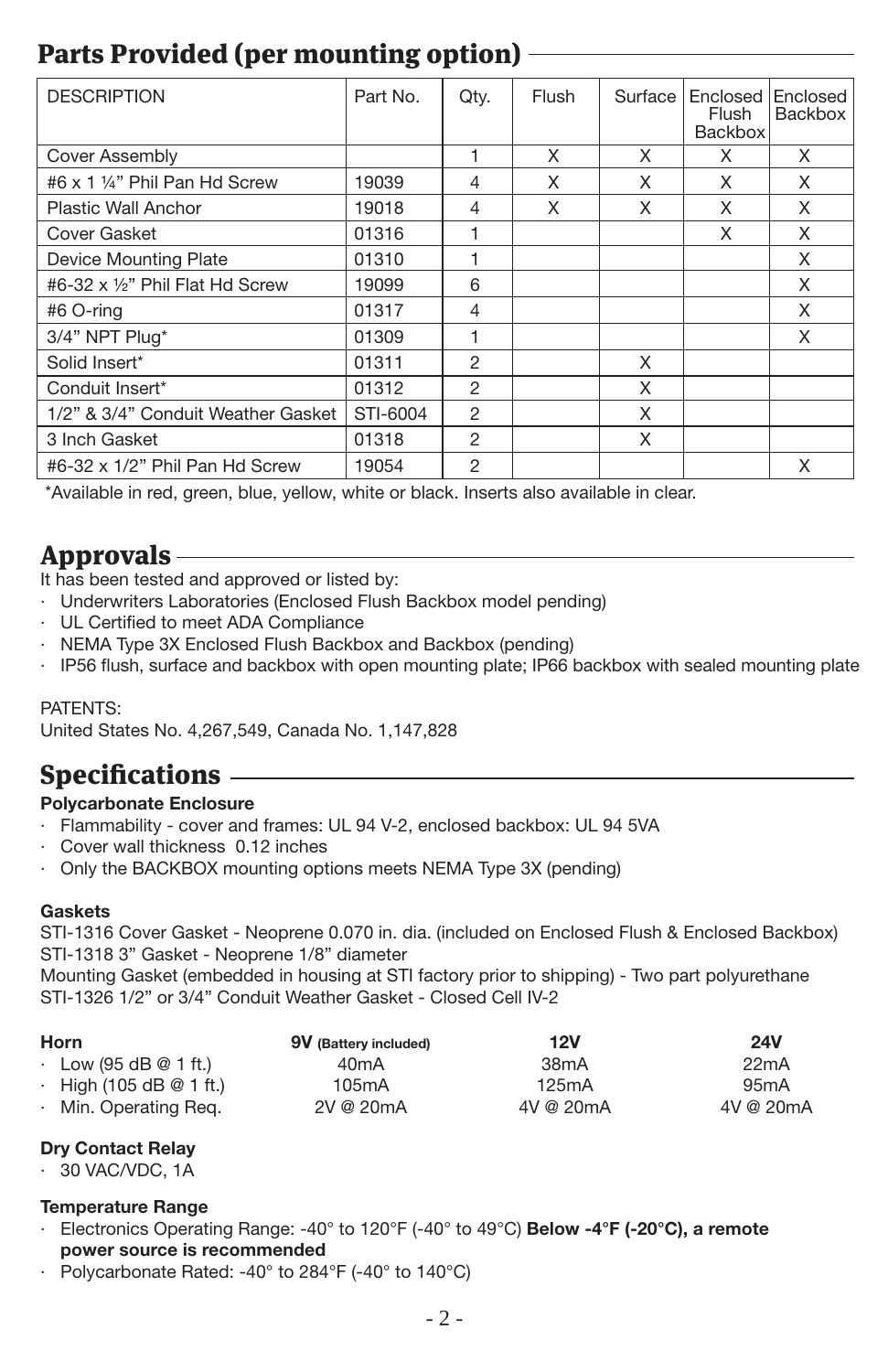### Warranty

Three year guarantee against breakage of polycarbonate in normal use (one year on electro mechanical and electronic components).

Electronic warranty form at www.sti-usa.com/wc14.

### **Important Notice** (when used on fire systems)

The Universal Stopper is intended to be used in areas where the incidence of false fire alarms from manual pull stations is high or has proven to be a serious problem. Any disadvantage of this device is more than balanced when one considers the consequences of false fire alarms, especially if fire service personnel and equipment are responding to a false fire alarm when they are needed for a real fire somewhere else. Add to this, the disruption to the facility when false alarms occur. If you have, or may have, a problem with false fire alarms or physical/weather damage to your fire alarm activation devices, the Universal Stopper could prove invaluable. Avis important (en cas d'utilisation sur les r seaux d'incendie)

# **Avis important (en cas d'utilisation sur les r seaux d'incendie)**<br>Le Universal Stopper est destin tre utilis dans les zones o l'occurre

tre utilis dans les zones o l'occurrence de fausses alertes d'incendie issues d'avertisseurs d'incendie manuels est levé ou présente un problème grave. Un quelconque inconvénient de ce dispositif est vite contrecarré par Les conséquences des fausses alertes d'incendie, surtout lorsque le personnel et l'équipement des services d'incendie réagissent une fausse alerte d'incendie alors que leur intervention ailleurs sur un vrai incendie s'av re n cessaire en m me temps. cela s'ajoute l'agitation prouv e dans l' tablissement au moment du d clenchement d'une fausse alerte. Si vous rencontrez, ou risquez de rencontrer, un probl me avec les fausses alertes d'incendie ou avec l' ventuel endommagement par effet climatique ou physique de vos dispositifs de d clenchement des alertes d'incendie, le Universal Stopper pourra alors se r v ler d'une valeur inestimable.

# Installation Notes

- · When used outdoors, the manual pull station must also be rated for outdoor use.
- · UL Listing does not permit connection of horn relay contacts to fire alarm or life safety devices.
- · According to UL Listing, models powered from an external power source cannot be supplied from the fire alarm panel.
- · When properly installed, the operation of this cover will not interfere with the function of your life safety system.
- · Horn operation and performance must be tested annually. Battery replacement is recommended annually dependent on usage and battery expiration date.
- · Ensure the service pin is properly inserted in the service pin receptor to silence horn while performing installation or servicing horn.
- If mounting to an uneven surface, a backplate (STI-1314) is recommended to help ensure proper sealing to mounting surface.
- The backplate may be drilled if wire access or screw mounting holes are needed.

#### **Remarques sur l'installation**

- L'avertisseur d'incendie manuel doit tre homologu pour une utilisation l'ext rieur en cas de recours une telle utilisation.
- L'homologation UL des contacts de relais n'autorise pas leur connexion une fonction d'alerte d'incendie ou de s curit des personnes.
- Selon l'homologation UL, les mod les aliment s par une source lectrique externe ne peuvent pas tre int gr s au panneau d'alerte d'incendie.
- Lorsqu'il est correctement install, le fonctionnement de ce couvercle ne provoquera aucune interf rence avec le fonctionnement de votre syst me de s curit des personnes.
- L'alarme sonore doit tre test e annuellement pour confirmer son bon fonctionnement. Il est recommand de remplacer la pile chaque ann e et ce en fonction du taux d'utilisation et de la validit de la pile.
- Assurez-vous de voir la goupille de service correctement ins r e dans son r cepteur afin de pouvoir desactiver l'alarme sonore lors de l'installation ou de l'entretien de cette alarme. Dans le cas d'un montage sur une surface irr guli re, STI recommande l'utilisation du palastre
- STI-1280 pour garantir une tanch it ad quate contre la surface de montage.

S'il est nécessaire d'accéder aux fils ou aux trous des vis de montage, le palastre peut étre perc tel que requis.

# Installation Instructions

1. Center the pull station to the Universal Stopper with the help of the dimensions in Fig. 1. Open cover and use the mounting frame or optional backplate to mark the mounting hole locations as in Fig. 1. **Be sure the entire cover travel will not interfere with operation of the pull station or other safety system equipment when installed.** 



**Fig. 1**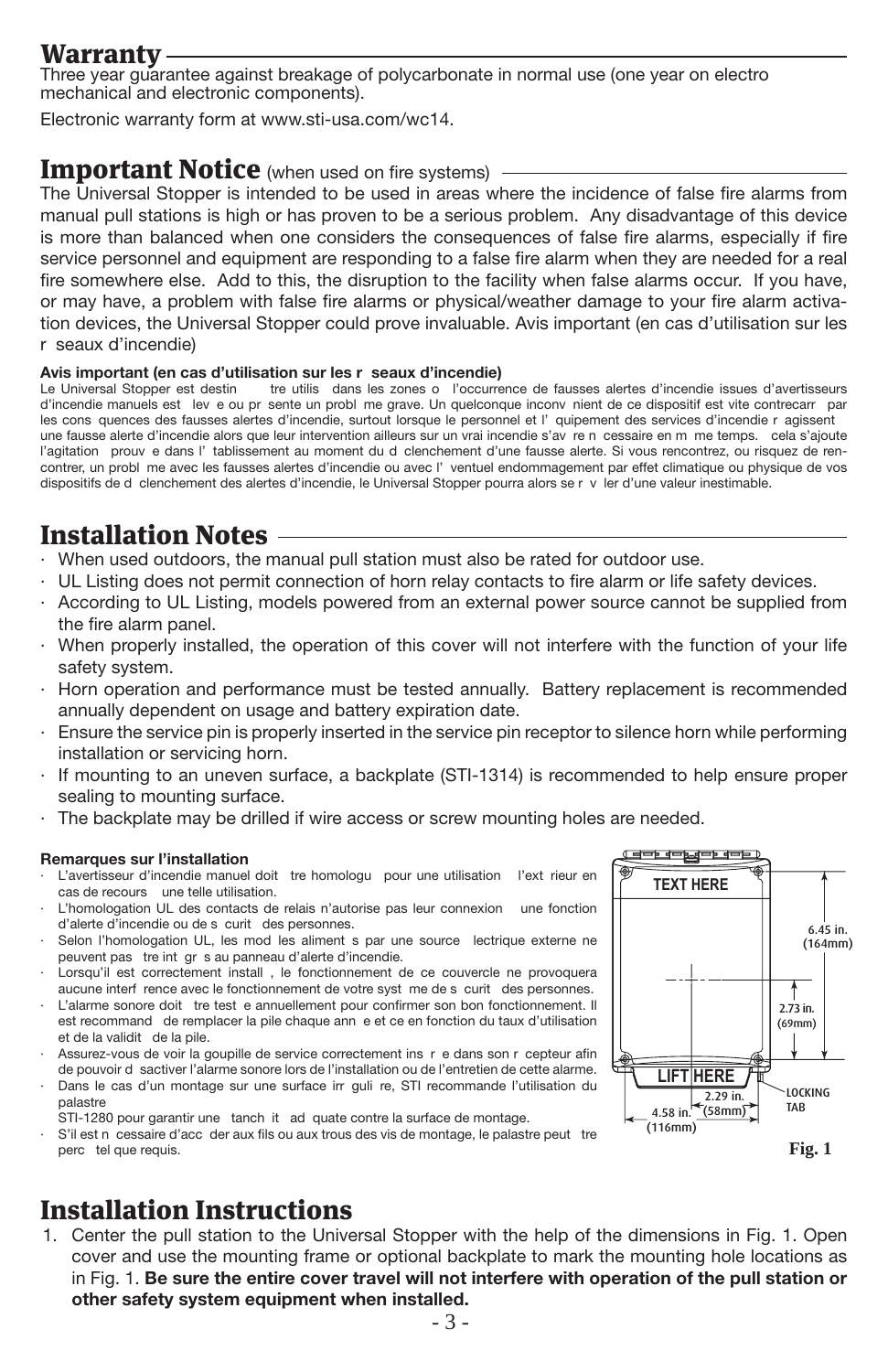- 2. If drilling into wood, four  $#6 \times 1$  ¼" screws (provided) should be used without anchors and the mounting holes should be drilled 7/64" diameter to a depth of 1 1/4". If drilling into masonry or drywall (sheet rock), the wall anchors (provided) should be used and the mounting holes drilled 3/16" diameter to a depth of 1 ¼".
- 3. Refer to Fig. 2, 3 and 4 for illustrations of the different mounting configurations (BACKBOX, FLUSH, SURFACE). For additional seal reliability, a silicone sealant may be applied between optional backplate and wall.
- 4. (For the BACKBOX mounting option only) If routing conduit from above, run the conduit through the hole in the top of the housing.
- 5. (For the BACKBOX mounting option only) If routing from below, use a flat head screwdriver or coin to remove the NPT Plug. Then knock out a hole in the bottom and run the conduit up through the bottom of the housing. Apply thread sealant. Screw the NPT plug back into the threaded top of the housing.



- 6. (For the SURFACE mounting option only) Note that the inserts fit flush to the housing only in one orientation (see Fig. 4). Prior to applying either of the Conduit Weather Gaskets, ensure proper orientation and fit of the desired inserts from the top or the bottom of the housing.
- 7. (For the SURFACE mounting option only) After noting the proper insert orientation, fit the appropriate Conduit Weather Gasket size (1/2" or 3/4") to the conduit. Then fit the gasket to the Conduit Insert or directly to the housing knock-out. Repeat this step with the appropriate installation on the opposite. **For additional seal reliability, a bead of silicone may be applied to the conduit fitting.**
- 8. (For the SURFACE mounting option only) Use the 3" gaskets (provided) to complete the seal across the top and bottom insert locations. Overlap 1/8" of the existing Mounting Gasket on the Universal Stopper body, run the cord into the preformed channel until it overlaps 1/8" of the opposing Mounting Gasket. **The 3" gasket may need to be trimmed for a proper fit and seal.**
- 9. Align mounting holes in frame to the screw holes made in the wall. If applicable, ensure a proper
- seal is made between the wall and the Mounting Gasket embedded on the Universal Stopper. If needed, use optional STI Backplate (STI-1314).
- 10. (For the BACKBOX mounting option only) Insert the #6 x 1 ¼" Phillips Pan Head Screws (provided) into the #6 O-rings STI-01317 (provided) to seal the Backbox mounting holes.
- 11. Put the #6 x 1 ¼" Phillips Pan Head Screws (provided) through the frame holes into the drilled screw holes and tighten to mounting surface.

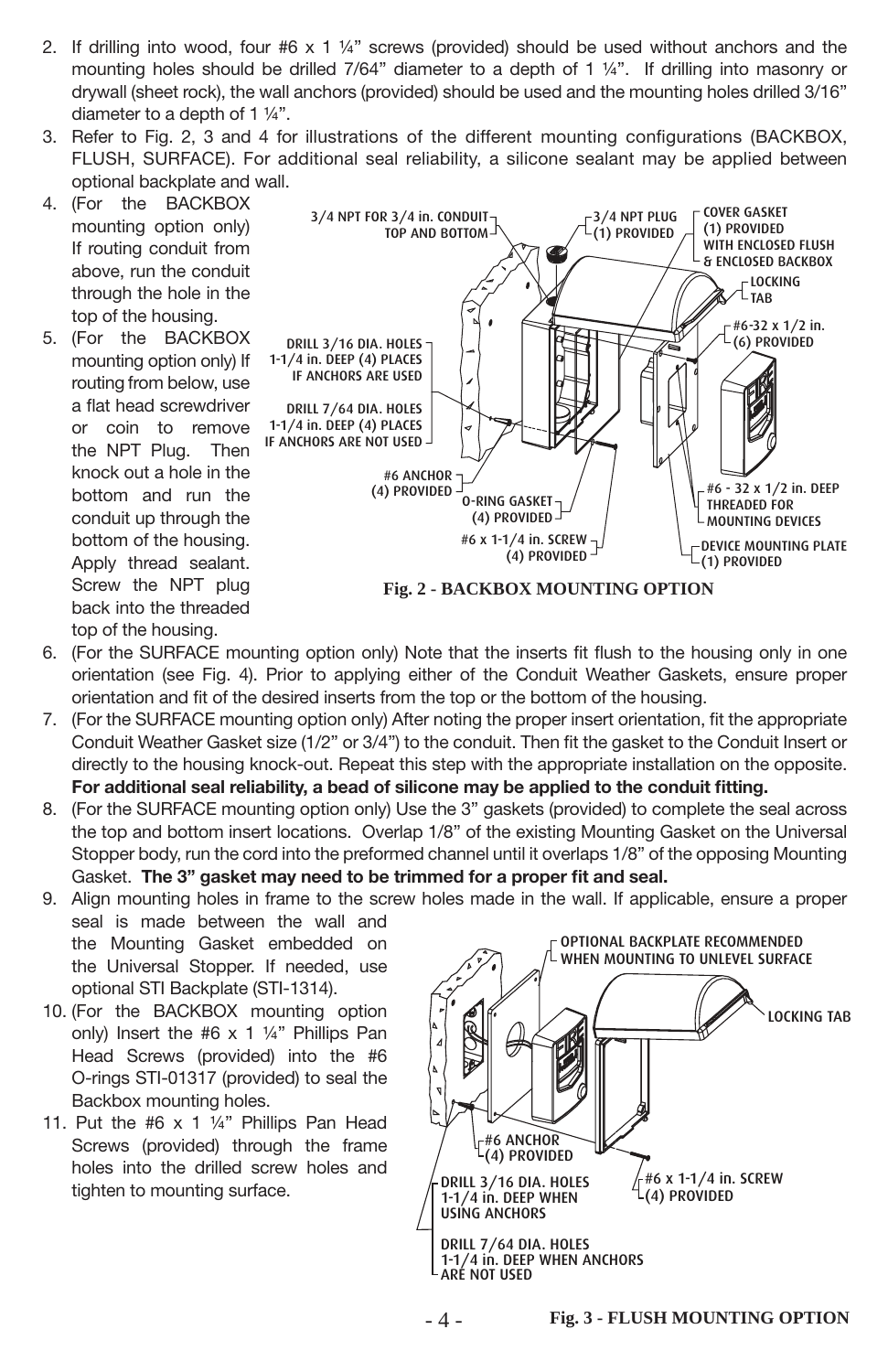- 12. Make any external connections for remote power or relay options if needed. (When using HORN option refer to Fig. 5 for wiring details.) **9V battery acts as backup power source when using remote power.**
- 13. (For BACKBOX mounting option) Place the Device Mounting Plate STI-01310 into the raised wall area with the horn activation tab oriented sticking up in the upper left. Ensure the wire harness is not pinched underneath the plate. Use the six #6-32 x  $\frac{1}{2}$ " screws to secure the Device Mounting Plate to the housing body.
- 14. (For BACKBOX mounting option only) Install desired powered device to the mounting screws on the Device Mounting Plate.
- 15. Close cover.
- 16. (When using LOCKING TAB feature) Not for use in fire or emergency signaling applications. With the cover closed, ensure the locking tabs are overlapping. With the cover remaining closed, drill a 1/8" hole in the center of the locking tabs.





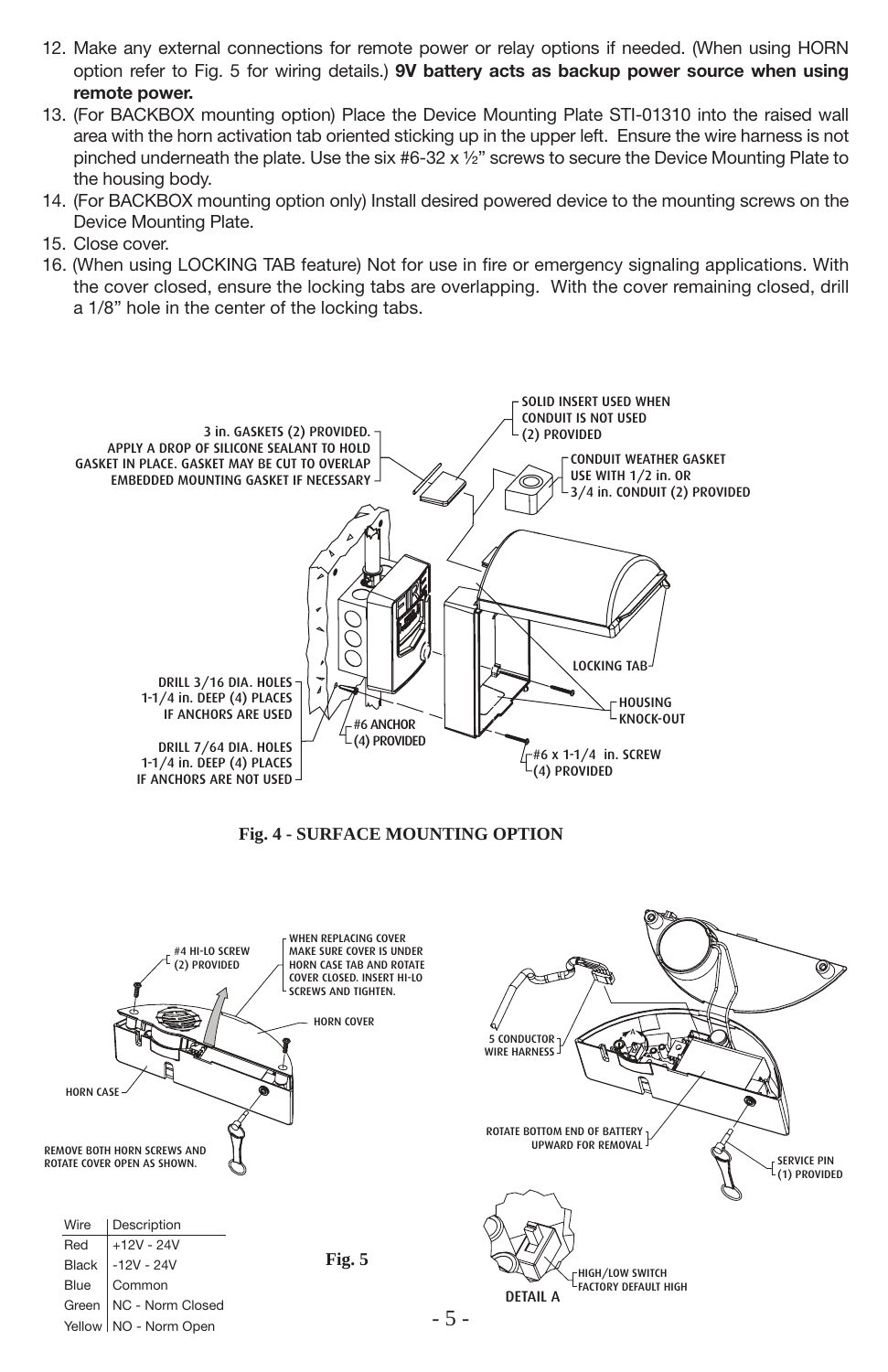- 17. (When using HORN option) Remove the Service Pin and horn should sound. Close cover and horn should silence.
- 18. (When using HORN option) To test switch activation, open cover and horn should sound. Close cover and horn should silence. **When performing annual battery test/replacement or whenever servicing alarm system, insert the Service Pin into the Service Pin Receptor to prevent horn from sounding. Remember to remove Service Pin to return to normal operation.**
- 19. When using LOCKING TAB feature (not for use in fire or emergency signaling applications), insert the Breakaway Seal SUB-65 completely into the Locking Tab. Then insert the tip of the Breakaway Seal into the hole in the Breakaway Seal from the side that reads "ENTER." Pull the pin through until tight. Not for use with fire pull stations.

### Gasket Installation

Use of gaskets is necessary to ensure a proper seal in weatherproof applications. The Universal Stopper ships complete with all necessary gaskets and should be used accordingly. The Mounting Gasket is included on all Universal Stopper products and is embedded in the STI factory prior to shipping. Two 3" gaskets are shipped with the SURFACE mount Universal Stopper, refer to Step 8 in the installation instructions. Each 3" gasket is intended to be used with the inserts also shipped with the SURFACE mount Universal Stopper. To install, the insert should first be fitted in place in the correct orientation. Then, overlap 1/8" of the existing Mounting Gasket on the Universal Stopper housing, run the cord into the preformed channel until it overlaps 1/8" of the opposing Mounting Gasket.

### Horn Battery Replacement and Hi/Lo Volume Changing Instructions

- 1. Obtain the Universal Stopper Service Pin, a small Phillips screwdriver, a 3/32" allen wrench (if desired) and replacement 9V battery.
- 2. Open the Universal Stopper cover. The horn should sound. Insert the Service Pin into the Service Pin Receptor. The horn should silence.
- 3. (If desired) While holding the horn with one hand, remove the button head screw on the front of the cover. Then, perform the following actions with the horn separately.
- 4. Use the Phillips screwdriver to remove the two horn housing cover screws.
- 5. Replace the battery with a 9V battery only.
- 6. (If desired) Change the Hi/Lo switch position (Fig. 5, Detail A).
- 7. Replace the horn housing cover and screws.
- 8. (To be performed if horn was removed) Orient the horn at the top of the Universal Stopper cover, and replace the button head screw.
- 9. Remove the Service Pin and horn should sound. Close cover and horn should silence.

### Polycarbonate Cleaning Instructions

Rinse with water to remove abrasive dust and dirt. Wash with soap or mild detergent, using a soft cloth. Rinse once more then dry with a soft cloth or chamois. Exercise caution when using water inside enclosure. Make sure unit is completely dry inside before reassembling. To remove grease or wet paint from exterior of cover, rub gently with a soft cloth thoroughly wetted with Naptha. Then wash and rinse. **Do not use razor blades.**

# Options Available

| Part Number    | Description                     | Flush | Surface | Flush<br>Enclosed<br>Backbox | Enclosed<br>Backbox |
|----------------|---------------------------------|-------|---------|------------------------------|---------------------|
| STI-1314       | Universal Stopper Backplate     | X     | X       |                              |                     |
| STI-6602*      | Horn Assembly                   | X     | X       |                              | Χ                   |
| <b>SUB-319</b> | Wiring harness for remote power | X     | X       |                              |                     |
| <b>SUB-65</b>  | Breakaway Seal (qty. 5)         | Χ     | X       | x                            | X                   |
| EA135          | Service Pin                     | X     | X       |                              |                     |

\*Available in red, green, blue, yellow, white or black.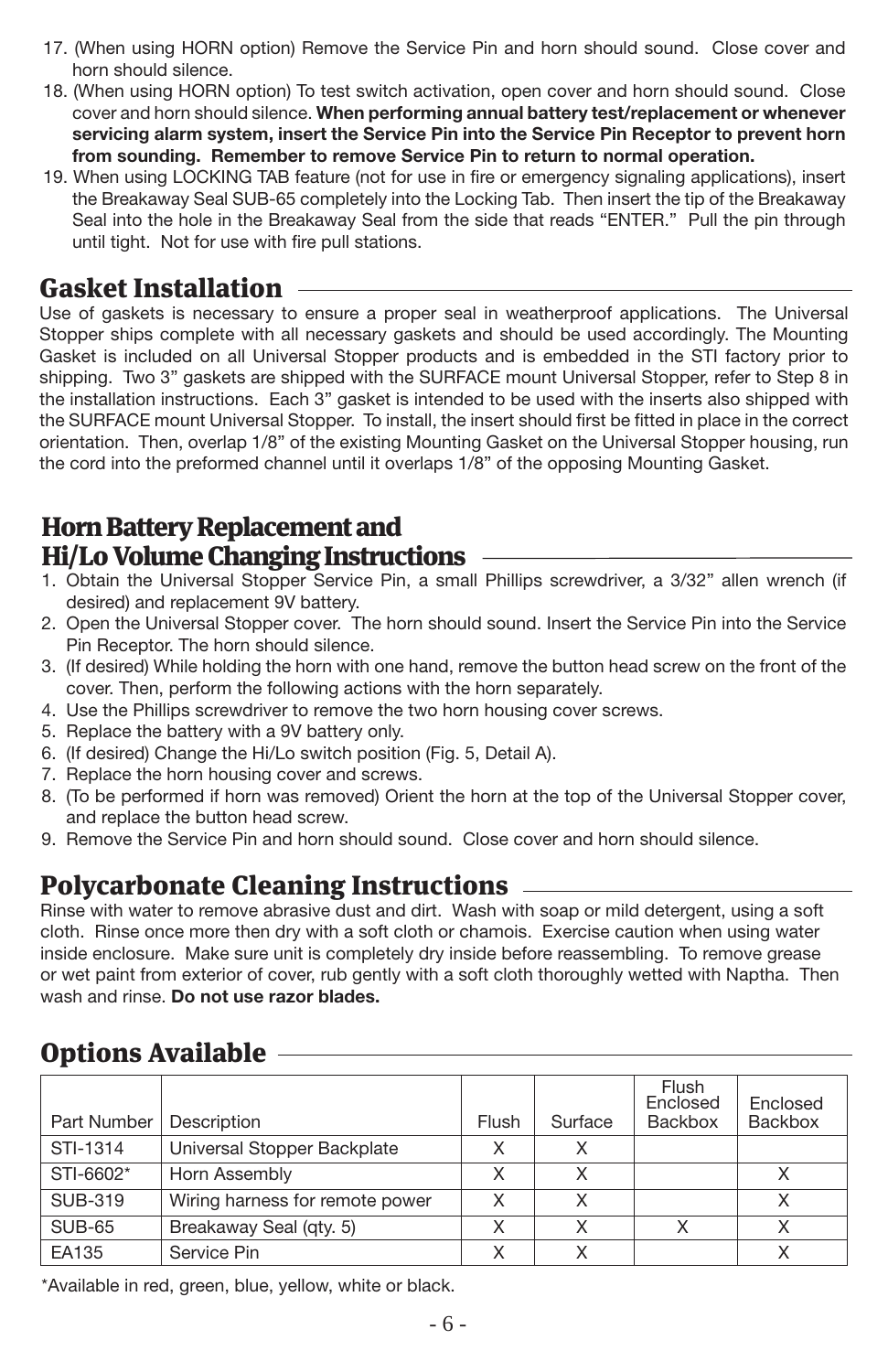#### **Product Dimensions**

#### EXTERNAL DIMENSIONS

- 
- 
- 

· FLUSH 5.4 W x 8.15 H x 2.66 in. D (137 x 207 x 68 mm) · SURFACE 5.4 W x 8.15 H x 4.00 in. D (137 x 207 x 102 mm) · ENCLOSED FLUSH BACKBOX 5.4 W x 8.15 H x 2.8 in. D (137 x 207 x 71 mm) · ENCLOSED BACKBOX 5.4 W x 8.15 H x 4.00 in. D (137 x 207 x 102 mm)





END VIEW SIDE VIEW

### **FLUSH MOUNT DIMENSIONS**



END VIEW

#### **SURFACE MOUNT DIMENSIONS**